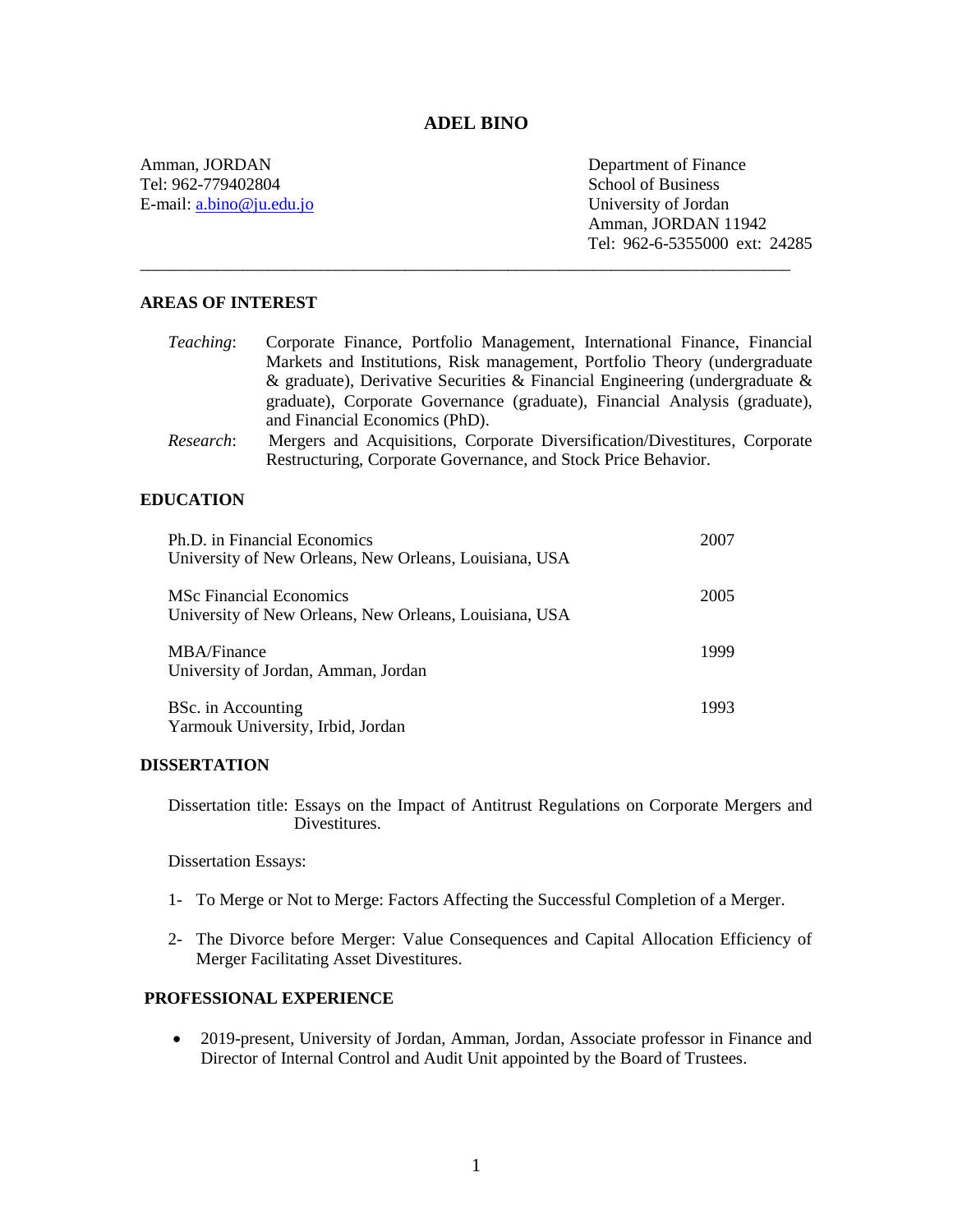- 2018-2019, University of Jordan, Amman, Jordan, Associate professor in Finance and Vice Dean for Administrative Affairs.
- 2016- 2018, University of Jordan, Amman, Jordan, Associate professor in Finance.
- 2015-2016, University of Jordan, Amman, Jordan, Assistant professor in Finance.
- 2014-2015, University of Jordan. Amman, Jordan, Assistant professor in Finance and Director of Financial Funds Unit.
- 2013-2014, University of Jordan, Amman, Jordan, Assistant professor in Finance and Vice Dean for Administrative Affairs.
- 2012-2013, University of Jordan, Amman, Jordan, Assistant professor in Finance.
- 2010-2012, University of Jordan, Amman, Jordan, Assistant professor in Finance and Chair of the Department of Finance.
- 2009-2010, University of Jordan, Amman, Jordan, Assistant professor in Finance.
- 2008-2009, University of Jordan, Amman, Jordan, Assistant professor in Finance and Assistant Dean for Student Affairs.
- 2007-2008, University of Jordan, Amman, Jordan, Assistant professor in Finance.
- 2006-2007, University of Louisiana at Lafayette, Louisiana, USA- visiting instructor in Finance. Courses taught include: Investments, Financial Problems Solving, and International Financial Management.
- Spring, 2004, Fall, 2005 & Summer, 2006: Teaching Assistant in Economics and Finance, University of New Orleans. Courses taught include: Fundamentals of Financial Management and Fundamentals of Microeconomics.
- 1999-2002, University of Jordan, Amman, Instructor in Finance.
- 1993-1996, Housing Bank, Amman, Jordan.

# **TRAINING EXPERIENCE**

- 2007-present: conducting training courses on professional level for executives at the Arab Institute for Banking Studies in corporate finance, project evaluation, fundamental analysis, portfolio management, financial management, swaps, fundamental analysis, Financial Risk Management (FRM) course, and Chartered Financial Analyst (CFA) courses.
- Fall 2003- 2006: Graduate Assistant at the College of Business Computer Installation Department, University of New Orleans, Louisiana, USA. The main responsibility is to conduct workshops in financial databases (including, CRSP, COMPUSTAT, and SDC) and statistical analysis packages (including, SAS, SPSS, TSP, LIMDEP, and EVENTUS).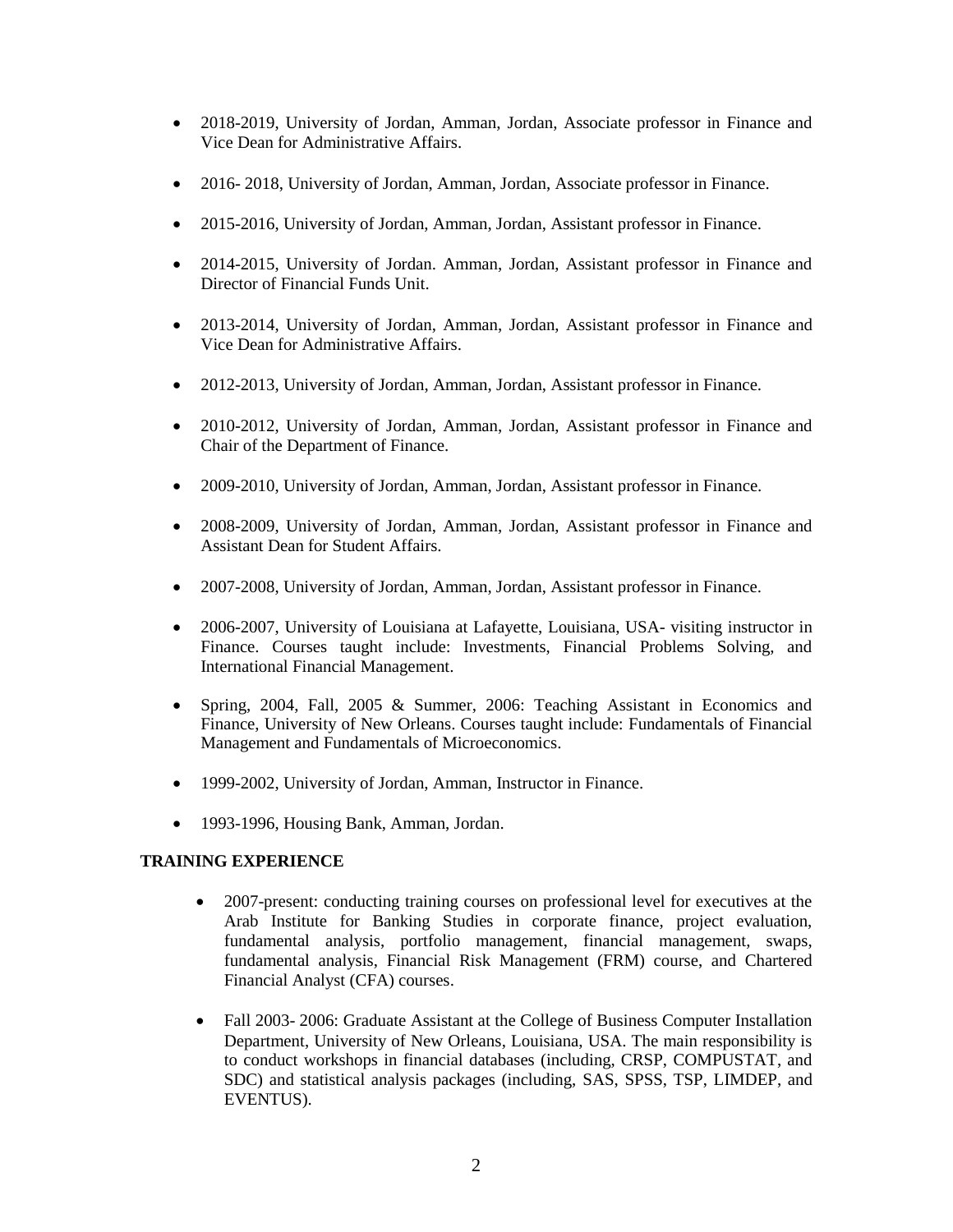#### **PUBLISHED RESEARCH PAPAERS**

- "Remittances and Economic Growth in a small and Volatile Economy", 2019, coauthored with Morad Abdel Halim, *International Journal of Business and Economics Research*, 8, 1, 31-40.
- "The Role of Capital Expenditures in Economic Growth in Jordan", 2019, coauthored with Basemah Al-Sharif, *International Journal of Business and Economics Research*, 8, 2, 69-77.
- "Asset Liquidity, Stock Liquidity, and Ownership Concentration: Evidence from ASE", 2016, coauthored with Ghada Tayem and Mohammad Tayeh, *Corporate Ownership and Control*, 14, 50-60.
- "Circular Economy and the Opportunity Cost of Not 'Closing the Loop' of Water Industry: The Case of Jordan", 2016, coauthored with Diana Abu-Ghunmi, Lina Abu-Ghunmi, and Bassam Kayal, *Journal of Cleaner Production*, 131, 228-236.
- "Large Shareholder's Identity and Stock Price Synchronicity: Evidence from a MENA Market", 2016, coauthored with Diana Abu-Ghunmi, Mohammad Tayeh, and Dua' Shubita, *International Journal of Financial Research*, 7, 1.
- "Idiosyncratic Risk and Corporate Governance: Evidence from Jordan", 2015, coauthored with Diana Abu-Ghunmi and Mohammad Tayeh, *Emerging Markets Finance & Trade*, 51, S40-S50.
- "Liquidity Commonality in an Emerging Market: Evidence from Amman Stock Exchange", 2015, coauthored with Mohammad Tayeh, Diana Abu-Ghunmi, and Ghada Tayem. *International Journal of Economics & Finance*, Vol. 7, No. 2, 203-213.
- "The Impact of Ownership Structure on Stock Liquidity: Evidence from Amman Stock Exchange", 2014, coauthored with Faten Al-Sharif and Mohammad Tayeh. *Jordan Journal of Business Administration 11*, 239-251.
- "Trade, Export Capacity, and WTO Membership: Evidence from Jordan", 2014, coauthored with Diana Abu-Ghunmi and Ibrahim Qteishat. *Emerging Markets Finance & Trade* / January-February 2014, Vol. 50, Supplement 1, 55-73.
- "Corporate Governance and Bank Performance: Evidence from Jordanian Banking Industry", 2012, coauthored with Shorouq Tomar. *Jordan Journal of Business Administration 8*, 353-371.
- "Firm Value and Investment Policy around Stock for Stock Mergers", 2011, coauthored with Elisabeta Pana. *Review of Quantitative Finance and Accounting 37*, 207-221.

# **WORK IN PROGRESS**

- To Merger or not to Merge: Do Antitrust Regulations Impact the Final Outcome of a Merger Deal?, 2007, coauthored with Sudha Krishnaswami and Tarun Mukherjee.
- Ownership Structure and Firm Performance: Evidence from Jordanian Corporations, 2019.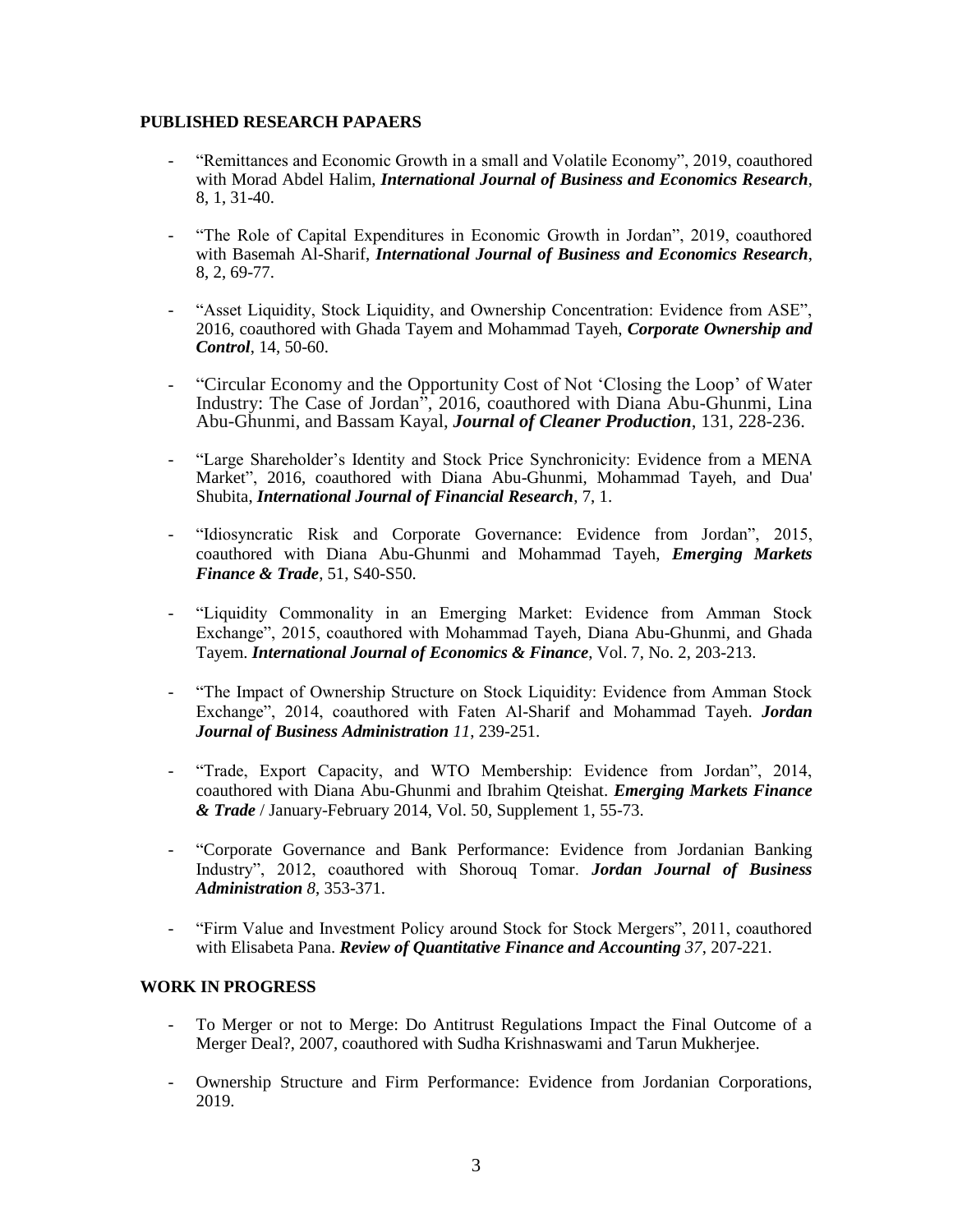- Ownership Structure and Dividend Payout When Investor Protection is Weak, 2019, coauthored with Morad Abdel-Halim.
- Why Firms Do Not Borrow?, 2019, coauthored with Mohammad Tayeh.
- A unified database project for economic and financial data for Jordan. The database will include: financial statements data, firm-level corporate governance indicators, corporate events disclosures, stock price data, and macroeconomic variables. All necessary data have been collected and the project is at the stage of developing a web page and search engine. The database is expected to be launched in September, 2020.

# **PROFESSIONAL CONFERENCE PARTICIPATION**

- <sup>-</sup> The 2<sup>nd</sup> International Conference: Business Dilemma: Green, Ethical, and Performance Requirements, 2014, Amman, Jordan (Paper presentation).
- The 1<sup>st</sup> Conference on understanding global Business Environment: It Economic, Financial, Accounting, Marketing, and IT Dimensions, 2013, Amman, Jordan (Paper presentation);
- Writing Winning Research Proposals and Papers Workshop, 2013, Dubai, United Arab Emirates. (Research proposal presentation);
- Trade policies and Sustainable Development in Arab Countries Conference, 2012, Amman, Jordan. (Paper presentation);
- 37<sup>th</sup> International Organization of Securities Commissions (IOSCO) Annual Conference, 2012, Beijing, China. (Representative of the Amman Stock Exchange);
- 18<sup>th</sup> Economic Research Forum Annual Conference: Corruption and Economic Development, 2012, Cairo, Egypt. (Paper presentation);
- International Academy of Business and Economics Annual Conference, 2011, Las Vegas, USA. (Paper presentation);
- The 3<sup>rd</sup> International Conference on Arab-Malaysian Islamic Global Business and Entrepreneurship, 2011, Amman, Jordan. (Session Chairperson);
- Launch of Global Entrepreneurship Monitor (GEM) 2009 report, 2010, Cairo, Egypt. (Paper presentation);
- Reforming the Global Financial Order- The Agenda for Years to Come Workshop, 2010, Berlin, Germany. (Paper presentation);
- Regulation and Competition Policy for Development Conference, 2010, Amman, Jordan. (Paper presentation);
- Southwestern Finance Association Annual Conference, 2006, Oklahoma, USA. (Discussant);
- Eastern Finance Association Annual Conference, 2004, 2005, Connecticut, Virginia, USA. (Paper presentation);
- Financial Management Association Annual Conference, 2005, Illinois, USA. (Paper presentation);
- Midwest Finance Association Annual Conference, 2005, USA. (Paper presentation);
- Academy of Financial Services Annual Conference, 2004, USA. (Paper presentation).

# **EDITORIAL ADVISORY BOARDS**

- The Banking & Finance Review.
- Research Journal of Business and Management.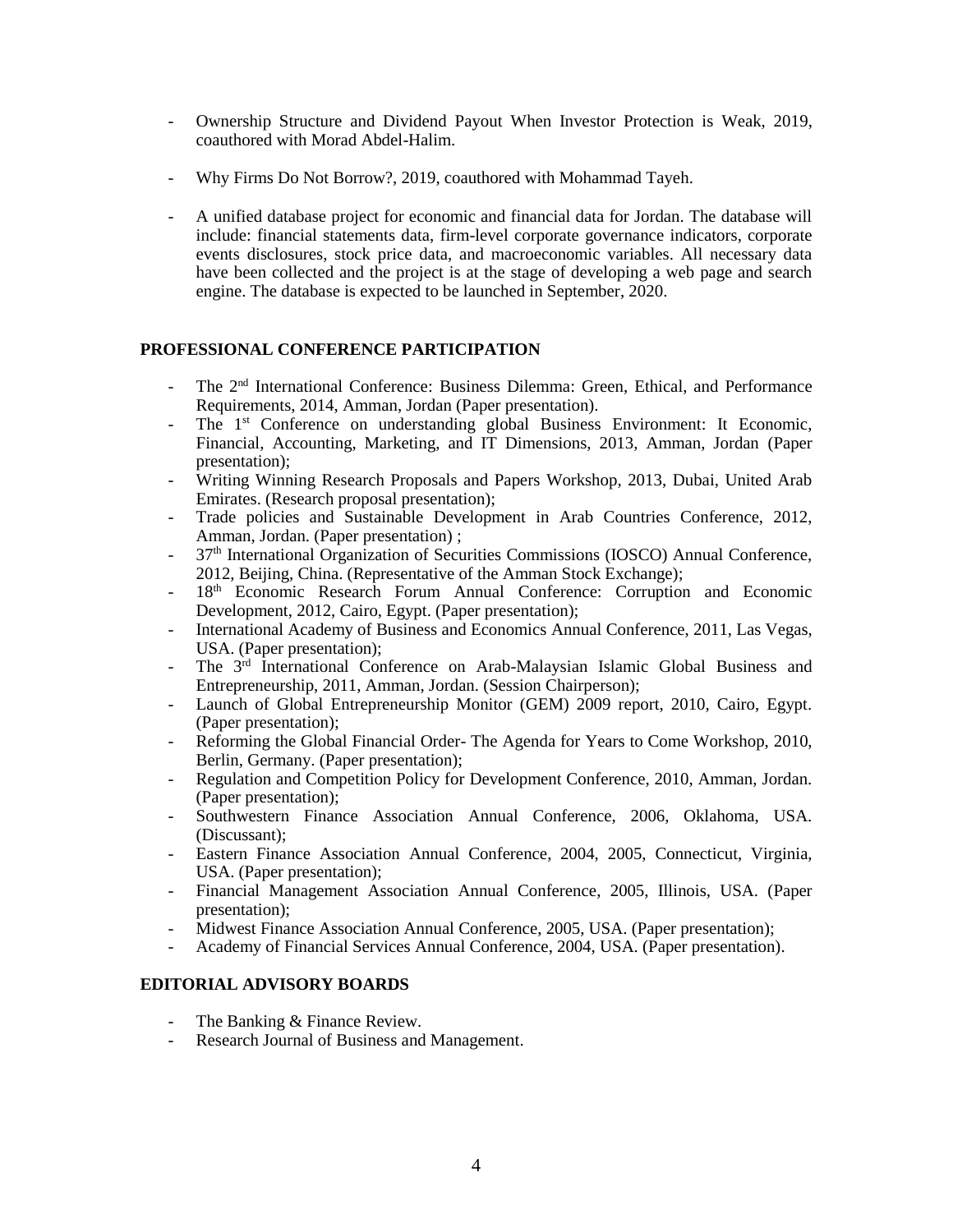#### **AD-HOC REVIEWER**

- The Quarterly Review of Economics & Finance.
- The Banking & Finance Review.
- Journal of Economics, Finance, and Accounting.
- Jordan Journal of Business Administration.
- Jordan Journal of Economic Sciences.
- Dirasat.

#### **CONSULTATION SERVICES**

- 1- Economic consultant at the Jordan Strategy Forum (Nov, 2017-Apr, 2018). Main duties included: conducting detailed analyses of key macroeconomic variables and their interactions and dynamics, providing well-thought explanation of results, and presenting policy-relevant recommendations to enhance economic growth.
- 2- Regular commentator on economic policy issues and physical policy decisions of the government in "Jordan Times newspaper".
- 3- Evaluation of the corporate financing mechanisms in the manufacturing industry in Jordan. The project was proposed and funded by the Chamber of Industry in Jordan.
- 4- Economic feasibility studies of small projects proposed by entrepreneurs from the Karak district (located south of Jordan) to be funded by the USAID.
- 5- Member of the 2009 Global Entrepreneurship Monitor-MENA team led by the International Development Research Center (IDRC) in Canada.
- 6- Financial evaluation of the Jordan University Hospital. The evaluation included a review of the medical procedures and identification of cost and revenue centers, determination of tasks where both financial and material waste happens, and detailed analyses of cash flow generation and use. The evaluation concluded with detailed report that recommended specific procedures to enhance the hospital's efficiency.

# **CORPORATE BOARD OF DIRECTOTS MEMBERSHIPS**

- 1- 2014-2015: Jordan Commercial Facilities Corporation, member of board of directors.
- 2- Mar, 2012-Sept, 2012: Amman stock Exchange, Vice Chairman of board of directors.

# **ADMINISTRATIVE COMMITTEE MEMBERSHIPS**

- Head of the curriculum development and review committee of the School of Business, The University of Jordan, 2018-present.
- Member of the curriculum development and review committee of the Department of Finance, School of Business, The University of Jordan, 2010-present.
- Member of the strategic financial planning committee of the University of Jordan, 2018 present.
- Served as member of the actuarial study of the health insurance fund of the University of Jordan, 2012-2013.